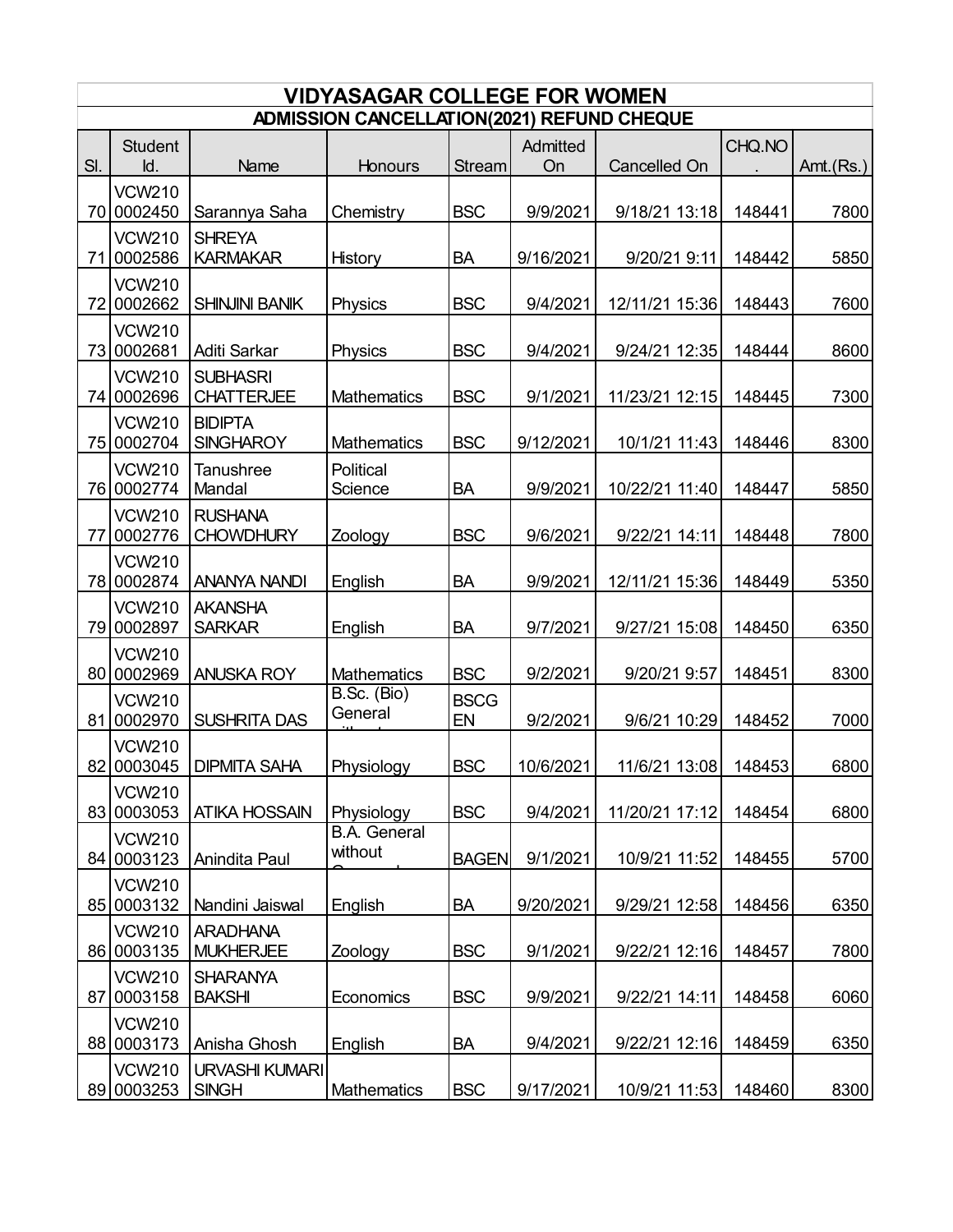|     | <b>VCW210</b>                 | <b>SNEHANJANA</b>                        |                                |                   |           |                |        |      |
|-----|-------------------------------|------------------------------------------|--------------------------------|-------------------|-----------|----------------|--------|------|
| 90  | 0003255                       | <b>MITRA</b>                             | Physics                        | <b>BSC</b>        | 9/6/2021  | 9/18/21 13:18  | 148461 | 8600 |
| 91  | <b>VCW210</b><br>0003295      | <b>DEEYA MONDAL</b>                      | Physics                        | <b>BSC</b>        | 9/1/2021  | 9/22/21 14:11  | 148462 | 8600 |
| 92  | <b>VCW210</b><br>0003355      | Sneha Sarkar                             | Physiology                     | <b>BSC</b>        | 9/5/2021  | 9/15/21 14:07  | 148463 | 7800 |
|     | <b>VCW210</b>                 | <b>MANDIRA</b>                           |                                |                   |           |                |        |      |
| 93  | 0003372                       | <b>BACHHAR</b>                           | Chemistry                      | <b>BSC</b>        | 9/7/2021  | 9/15/21 14:06  | 148464 | 7800 |
|     | <b>VCW210</b>                 | <b>SRIJANI</b>                           |                                |                   |           |                |        |      |
| 94  | 0003411                       | <b>MUKHERJEE</b>                         | Physiology                     | <b>BSC</b>        | 9/22/2021 | 10/5/21 13:12  | 148465 | 7800 |
| 95  | <b>VCW210</b><br>0003426      | <b>SHARMI MANDAL</b>                     | English                        | <b>BA</b>         | 9/2/2021  | 9/6/21 10:28   | 148466 | 6350 |
| 96  | <b>VCW210</b><br>0003434      | <b>SANSKRITY</b><br><b>SARKAR</b>        | Economics                      | <b>BSC</b>        | 9/2/2021  | 9/8/21 15:53   | 148467 | 6060 |
| 97  | <b>VCW210</b><br>0003435      | <b>SHANTOSHREE</b><br><b>SARKAR</b>      | Geography                      | <b>BSC</b>        | 9/1/2021  | 9/6/21 10:29   | 148468 | 8350 |
| 98  | <b>VCW210</b><br>0003472      | <b>BIYAS GHOSH</b>                       | Zoology                        | <b>BSC</b>        | 9/20/2021 | 11/6/21 13:08  | 148469 | 6800 |
| 99  | <b>VCW210</b><br>0003549      | <b>USHA RANI</b><br><b>MALLIK</b>        | <b>B.A.</b> General<br>without | <b>BAGEN</b>      | 9/10/2021 | 11/6/21 13:08  | 148470 | 4700 |
| 100 | <b>VCW210</b><br>0003574      | <b>SHREYASHREE</b><br><b>CHAKRABORTY</b> | Zoology                        | <b>BSC</b>        | 9/7/2021  | 9/29/21 12:58  | 148471 | 7800 |
| 101 | <b>VCW210</b><br>0003603      | <b>TAMANNA</b>                           | Chemistry                      | <b>BSC</b>        | 9/9/2021  | 11/6/21 13:08  | 148472 | 6800 |
| 102 | <b>VCW210</b><br>0003607      | AISHREE GHOSH Zoology                    |                                | <b>BSC</b>        | 9/21/2021 | 9/29/21 12:58  | 148473 | 7800 |
| 103 | <b>VCW210</b><br>0003676      | <b>SATHI SIL</b>                         | B.A. General<br>without        | <b>BAGEN</b>      | 9/1/2021  | 10/7/21 12:56  | 148474 | 5700 |
|     | <b>VCW210</b><br>104 0003688  | <b>SREEANGANA</b><br><b>NAYAK</b>        | B.Sc.<br>(Physical)            | <b>BSCG</b><br>EN | 9/2/2021  | 9/8/21 15:53   | 148475 | 7000 |
|     | <b>VCW210</b><br>105 0003706  | SNEHA BASAK                              | B.Sc. (Bio)<br>General         | <b>BSCG</b><br>EN | 9/2/2021  | 9/18/21 13:18  | 148476 | 7000 |
|     | <b>VCW210</b><br>107 0003726  | <b>FARHAT</b><br><b>SHAHNAZ</b>          | <b>History</b>                 | BA                | 9/1/2021  | 9/8/21 15:53   | 148478 | 5850 |
|     | <b>VCW210</b><br>108 0003746  | Kinjal Kumari                            | Political<br>Science           | <b>BA</b>         | 9/2/2021  | 9/29/21 12:58  | 148479 | 5850 |
|     | <b>VCW210</b><br> 109 0003749 | <b>ANUSKA BISWAS   Botany</b>            |                                | <b>BSC</b>        | 9/9/2021  | 11/6/21 13:08  | 148480 | 6800 |
|     | <b>VCW210</b><br>110 0003774  | <b>ANANYA SAHA</b>                       | Zoology                        | <b>BSC</b>        | 9/4/2021  | 10/1/21 11:44  | 148481 | 7800 |
|     | <b>VCW210</b><br>111 0003778  | Subhrankshi<br>Dash                      | <b>B.A.</b> General<br>without | <b>BAGEN</b>      | 9/1/2021  | 11/23/21 13:13 | 148482 | 6800 |
|     | <b>VCW210</b><br> 112 0003779 | Sayani Das                               | Botany                         | <b>BSC</b>        | 9/11/2021 | 10/5/21 13:12  | 148483 | 7800 |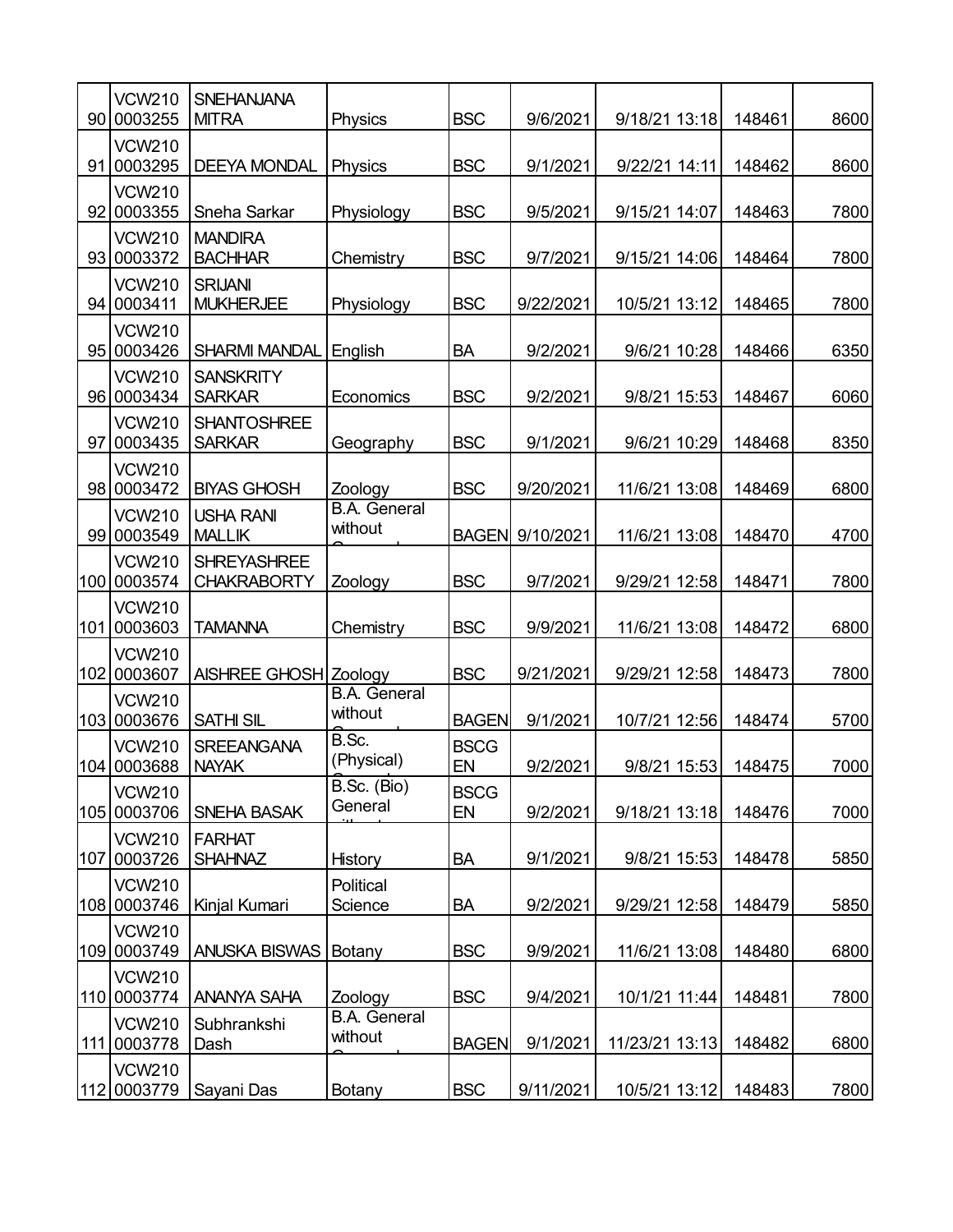| 113 | <b>VCW210</b><br>0003781       | <b>ANUSHKA</b><br><b>MUKHERJEE</b>     | English                        | <b>BA</b>         | 9/2/2021  | 10/1/21 11:43  | 148485 | 6350 |
|-----|--------------------------------|----------------------------------------|--------------------------------|-------------------|-----------|----------------|--------|------|
| 114 | <b>VCW210</b><br>0003785       | <b>TRISHITA</b><br><b>MAHATO</b>       | <b>Mathematics</b>             | <b>BSC</b>        | 9/5/2021  | 10/9/21 11:53  | 148486 | 8300 |
|     | <b>VCW210</b><br>115 0003902   | <b>ANKITA DEY</b>                      | Botany                         | <b>BSC</b>        | 9/21/2021 | 10/7/21 12:56  | 148487 | 7800 |
|     | <b>VCW210</b><br>116 0003927   | <b>SNEHASHREE</b><br><b>KALRA</b>      | <b>B.A.</b> General<br>without | <b>BAGEN</b>      | 9/5/2021  | 10/5/21 13:12  | 148488 | 5700 |
|     | <b>VCW210</b><br>117 0004012   | Rimashri Dey                           | English                        | <b>BA</b>         | 9/9/2021  | 9/27/21 15:08  | 148489 | 6350 |
|     | <b>VCW210</b><br>118 0004060   | <b>ISHA PRADHAN</b>                    | English                        | <b>BA</b>         | 9/14/2021 | 11/6/21 13:09  | 148490 | 5350 |
|     | <b>VCW210</b><br>119 0004068   | <b>ADITI PAL</b>                       | Physics                        | <b>BSC</b>        | 9/7/2021  | 9/27/21 15:08  | 148491 | 8600 |
| 120 | <b>VCW210</b><br>0004113       | Anasuya Biswas                         | Physiology                     | <b>BSC</b>        | 9/18/2021 | 12/11/21 15:37 | 148492 | 6800 |
| 121 | <b>VCW210</b><br>0004114       | Sneha Mondal                           | <b>B.A.</b> General<br>with    | <b>BAGEN</b>      | 9/10/2021 | 12/11/21 15:36 | 148493 | 4700 |
|     | <b>VCW210</b><br>122 0004130   | <b>SAMRIDDHI</b><br><b>DATTA</b>       | Physics                        | <b>BSC</b>        | 9/7/2021  | 12/11/21 15:36 | 148494 | 7600 |
|     | <b>VCW210</b><br>123 0004189   | <b>SUMANA</b><br><b>MONDAL</b>         | Botany                         | <b>BSC</b>        | 9/17/2021 | 10/5/21 13:12  | 148495 | 7800 |
|     | <b>VCW210</b><br>124 0004203   | Shivangi Singh                         | Economics                      | <b>BSC</b>        | 9/1/2021  | 10/7/21 12:56  | 148496 | 6060 |
|     | <b>VCW210</b><br>125 0004295   | <b>ABHISHIKTA</b><br><b>CHATTERJEE</b> | Economics                      | <b>BSC</b>        | 9/4/2021  | 9/27/21 15:08  | 148497 | 6060 |
|     | <b>VCW210</b><br>126 0004322   | <b>RITIKA GHOSH</b>                    | <b>B.A.</b> General<br>without | <b>BAGEN</b>      | 9/2/2021  | 9/27/21 15:08  | 148498 | 5700 |
|     | <b>VCW210</b><br>127 0004347   | Madhurima<br>Chatterjee                | Zoology                        | <b>BSC</b>        | 9/6/2021  | 9/15/21 14:07  | 148499 | 7800 |
|     | <b>VCW210</b><br>128 0004372   | <b>ARUNIMA KUNDU</b>                   | English                        | <b>BA</b>         | 9/2/2021  | 9/13/21 13:02  | 148500 | 6350 |
|     | <b>VCW210</b><br>129 0004467   | <b>RIMA PAUL</b>                       | B.Sc.<br>(Physical)            | <b>BSCG</b><br>EN | 9/2/2021  | 12/11/21 15:36 | 148501 | 6000 |
|     | <b>VCW210</b><br>130 0004508   | <b>MANASHI</b><br><b>MANDAL</b>        | B.Sc. (Bio)<br>General with    | <b>BSCG</b><br>EN | 9/11/2021 | 11/23/21 12:13 | 148502 | 6000 |
|     | <b>VCW210</b><br>131 0004514   | Anushka<br>Talukder                    | Bengali                        | BA                | 9/5/2021  | 9/13/21 13:02  | 148503 | 5850 |
|     | <b>VCW210</b><br>132 0004552   | <b>RIYA MURMU</b>                      | Political<br>Science           | BA                | 9/2/2021  | 10/1/21 11:43  | 148504 | 5850 |
|     | <b>VCW210</b><br> 133  0004563 | <b>ANASUA</b><br><b>BANERJEE</b>       | Chemistry                      | <b>BSC</b>        | 9/7/2021  | 11/20/21 17:12 | 148505 | 6800 |
|     | <b>VCW210</b><br> 134  0004590 | <b>DISHA GHOSH</b>                     | Bengali                        | BA                | 9/7/2021  | 9/15/21 14:07  | 148506 | 5850 |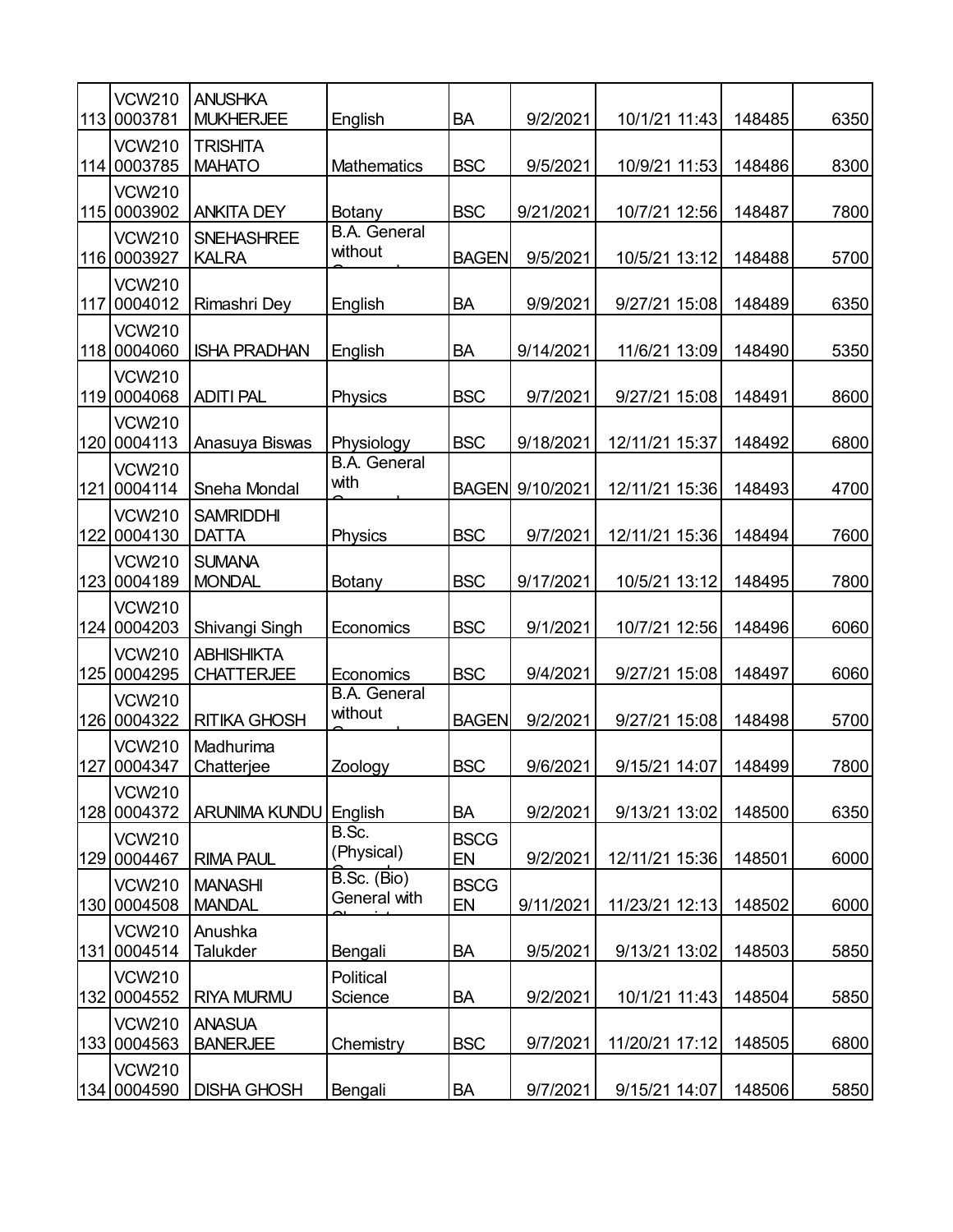|     | <b>VCW210</b><br>135 0004614  | Bipasha Nandi                          | <b>B.A.</b> General<br>without | <b>BAGEN</b> | 9/4/2021  | 10/22/21 11:40 | 148507 | 5700 |
|-----|-------------------------------|----------------------------------------|--------------------------------|--------------|-----------|----------------|--------|------|
| 136 | <b>VCW210</b><br>0004668      | <b>DEBADRITA</b><br><b>BANERJEE</b>    | Economics                      | <b>BSC</b>   | 9/5/2021  | 9/29/21 12:58  | 148508 | 6060 |
| 137 | <b>VCW210</b><br>0004715      | Alisha Hussain                         | English                        | <b>BA</b>    | 9/13/2021 | 9/23/21 13:26  | 148509 | 6350 |
|     | <b>VCW210</b><br>138 0004785  | <b>PAYEL</b><br><b>MAJUMDER</b>        | English                        | <b>BA</b>    | 9/4/2021  | 9/8/21 15:53   | 148510 | 6350 |
|     | <b>VCW210</b><br>139 0004907  | Abarnita Baidya                        | Zoology                        | <b>BSC</b>   | 9/7/2021  | 9/29/21 12:58  | 148511 | 7800 |
| 140 | <b>VCW210</b><br>0004913      | <b>TUHINA PARVIN</b>                   | Physics                        | <b>BSC</b>   | 9/5/2021  | 11/20/21 17:12 | 148512 | 7600 |
| 141 | <b>VCW210</b><br>0004915      | <b>ARANI</b><br><b>BANERJEE</b>        | Economics                      | <b>BSC</b>   | 9/1/2021  | 9/20/21 9:11   | 148513 | 6060 |
| 142 | <b>VCW210</b><br>0004930      | Annapurna<br>Chakraborty               | English                        | BA           | 9/28/2021 | 11/6/21 13:09  | 148514 | 5350 |
|     | <b>VCW210</b><br>143 0004953  | Ahana Kumar                            | <b>Physics</b>                 | <b>BSC</b>   | 9/1/2021  | 10/1/21 11:43  | 148515 | 8600 |
|     | <b>VCW210</b><br>144 0004960  | SAYANTI GHOSH                          | Botany                         | <b>BSC</b>   | 9/9/2021  | 9/18/21 13:18  | 148516 | 7800 |
|     | <b>VCW210</b><br>145 0004966  | <b>PRERONA</b><br><b>PURKAIT</b>       | Chemistry                      | <b>BSC</b>   | 9/5/2021  | 10/9/21 11:53  | 148517 | 7800 |
|     | <b>VCW210</b><br>146 0004981  | Diptakshi Dutta                        | Botany                         | <b>BSC</b>   | 9/22/2021 | 11/6/21 13:09  | 148518 | 6800 |
|     | <b>VCW210</b><br>147 0005061  | Meghna Roy                             | Geography                      | <b>BSC</b>   | 9/23/2021 | 10/5/21 13:12  | 148519 | 8350 |
|     | <b>VCW210</b><br>148 0005068  | <b>RUPSA NANDY</b>                     | Chemistry                      | <b>BSC</b>   | 9/24/2021 | 11/20/21 17:12 | 148520 | 6800 |
|     | <b>VCW210</b><br>149 0005073  | <b>BAINIKA GHOSH</b>                   | Zoology                        | <b>BSC</b>   | 9/20/2021 | 11/26/21 11:54 | 148521 | 6800 |
|     | <b>VCW210</b><br>150 0005089  | SUPRITY MODAK Zoology                  |                                | <b>BSC</b>   | 10/5/2021 | 11/27/21 15:30 | 148522 | 6800 |
|     | <b>VCW210</b><br>151 0005173  | <b>ARPITA BISWAS</b>                   | Geography                      | <b>BSC</b>   | 9/7/2021  | 10/1/21 11:43  | 148523 | 8350 |
|     | <b>VCW210</b><br>152 0005219  | <b>TRISHA MANDAL</b>                   | Botany                         | <b>BSC</b>   | 9/2/2021  | 11/6/21 13:09  | 148524 | 6800 |
|     | <b>VCW210</b><br>153 0005223  | Sulagna Dey                            | Physics                        | <b>BSC</b>   | 9/15/2021 | 12/11/21 15:37 | 148525 | 7600 |
|     | <b>VCW210</b><br>154 0005226  | <b>MONOTAPA</b><br><b>BHATTACHARYA</b> | Physics                        | <b>BSC</b>   | 9/13/2021 | 10/22/21 11:40 | 148526 | 8600 |
|     | <b>VCW210</b><br>155 0005281  | <b>DEBESHI SAHA</b>                    | English                        | BA           | 9/11/2021 | 10/7/21 12:56  | 148527 | 6350 |
|     | <b>VCW210</b><br> 156 0005376 | S M RUMANA<br><b>RIDDHI</b>            | Mathematics                    | <b>BSC</b>   | 9/6/2021  | 9/29/21 12:58  | 148528 | 8300 |